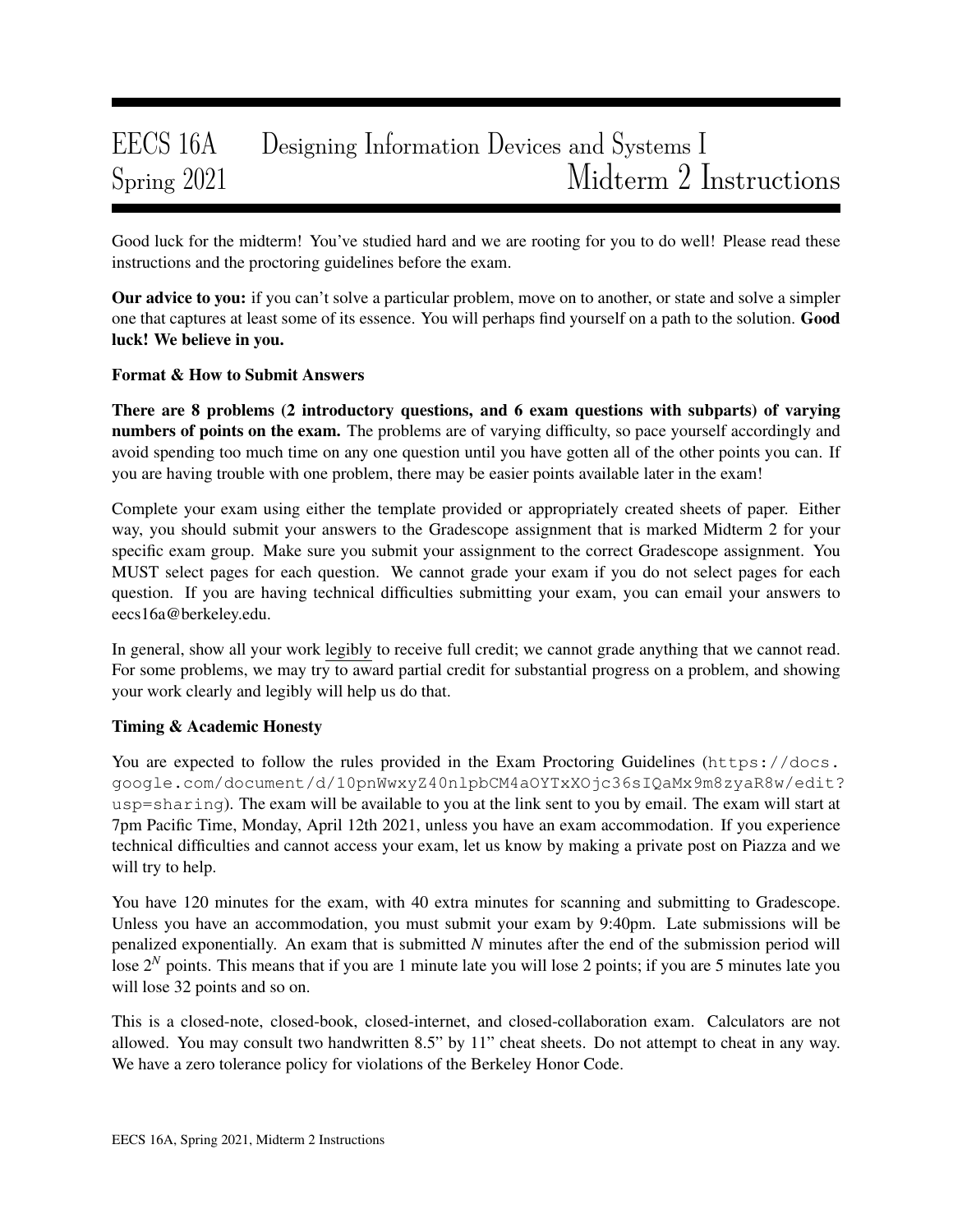# EECS 16A Designing Information Devices and Systems I Spring 2021 Midterm 2

# 1. HONOR CODE

If you have not already done so, please copy the following statements into the box provided for the honor code on your answer sheet, and sign your name.

*I will respect my classmates and the integrity of this exam by following this honor code. I affirm:*

- *I have read the instructions for this exam. I understand them and will follow them.*
- *All of the work submitted here is my original work.*
- *I did not reference any sources other than my two reference cheat sheets.*
- *I did not collaborate with any other human being on this exam.*
- 2. (a) What other courses are you taking this semester? *All answers will be awarded full credit; you can be brief*. (2 points)
	- (b) What has been your favorite part of 16A so far? *All answers will be awarded full credit; you can be brief*. (2 points)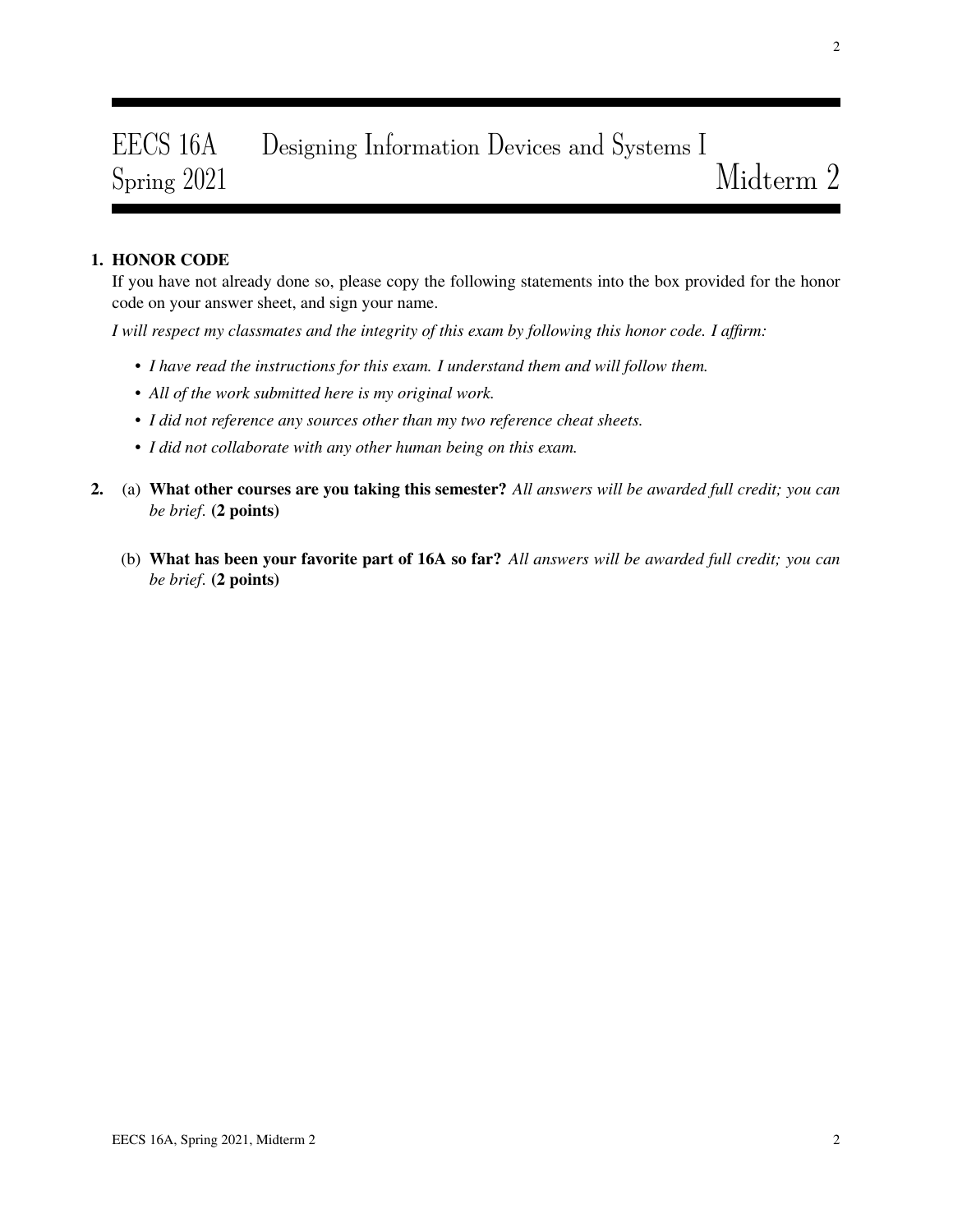#### 3. Circuit Analysis (18 points)

For the circuit in the following diagram, answer parts  $(a) - (e)$ .

You should not change the labels that are already given in the diagram. If you add any additional labels for your analysis, you should show your labels in the answer sheet for the corresponding part(s).



- (a) (3 points) Redraw the circuit diagram in your answer sheet. Following the passive sign convention, label (i) the current  $I_S$  through the voltage source  $V_S$ , (ii) the current  $I_1$  through the resistor  $R_1$ , and (iii) the voltage  $V_3$  across the resistor  $R_3$ .
- (b) (2 points) Write the KVL expression for the loop drawn in the circuit diagram in terms of voltages *VS*, *V*1, and *V*2.
- (c) (2 points) Write the KCL expression at node C in terms of currents  $I_3$ ,  $I_4$ , and  $I_6$  as labeled in the circuit diagram.
- (d) (5 points) Given  $V_S = 5$  V,  $R_1 = 1$  kΩ,  $R_2 = 4$  kΩ,  $R_3 = 2.5$  kΩ,  $R_4 = 1$  kΩ,  $R_5 = 4$  kΩ,  $R_6 = 5$  kΩ, solve for the values of the element voltages  $V_1$ ,  $V_2$ , and the node voltage  $u$ . Show your work. You can use any circuit analysis techniques you have learned in this course.
- (e) (6 points) Given  $V_s = 5 \text{ V}$ ,  $R_1 = 1 \text{ k}\Omega$ ,  $R_2 = 4 \text{ k}\Omega$ ,  $R_3 = 2.5 \text{ k}\Omega$ ,  $R_4 = 1 \text{ k}\Omega$ ,  $R_5 = 4 \text{ k}\Omega$ ,  $R_6 = 5 \text{ k}\Omega$ .
	- i. If we combine  $R_3$ ,  $R_4$ ,  $R_5$ , and  $R_6$  as an equivalent resistor  $R_{eq}$  connecting between the nodes *A* and *B*, what is the value of *R*eq?
	- ii. What are the values of the current  $I_3$  and the power dissipated by  $R_3$ ? Show your work.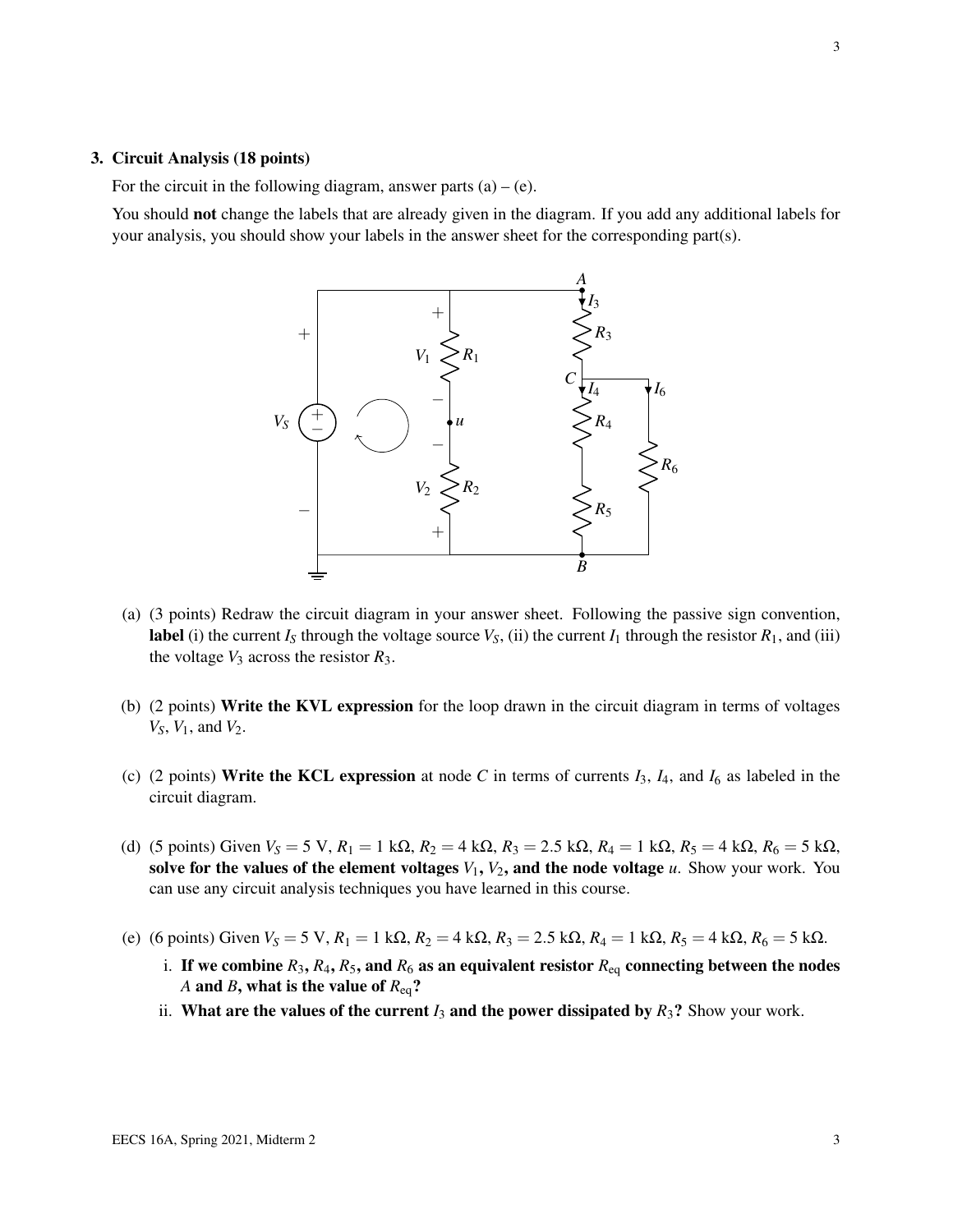#### 4. Capacitive TouchSki (12 points)

One of your friendly lab TAs is preparing to go skiing for the first time! As excited as she is, she's very worried about losing her balance. To ease her mind, she decides to apply what she knows about capacitors to create a circuit that will indicate if there is excessive force applied to either ski.

In this question, we will examine a force-sensing circuit for a single ski.

- (a) (3 points) To create a sufficiently large capacitance, your TA affixes conductive plates to both the bottom of the boot and the top of the ski, with a thin insulating layer with permittivity  $\varepsilon$  in between. The boot has area  $A_{boot}$  and overlaps completely with the ski. Measurements show that the thickness *t* of the insulating layer varies with the force *F* as  $t = \frac{1}{kF}$ , where *k* is some constant. Write the capacitance C<sub>boot</sub> as a function of the force applied, the area of the boot, and constants.
- (b) (4 points) In order to measure the capacitance  $C_{boot}$ , you are given the following circuit. Assume the capacitors have no initial charge before connected to the voltage source.



What is the voltage  $V_{\text{boot}}$  in terms of  $V_{\text{s}}, C_{\text{boot}},$  and  $C_{\text{fixed}}$ ?

(c) (5 points) Now, you'd like to control an LED based on the force applied to the ski. Redraw the following circuit in your answer sheet, **complete the circuit so it sets**  $V_{\text{out}} = 5 \text{ V}$  when  $V_{\text{boot}} < 2.5 \text{ V}$ , and  $V_{\text{out}} = 0$ V when  $V_{\text{boot}} > 2.5$ V (you don't need to consider the special case when  $V_{\text{boot}} = 2.5$ V). You may use one comparator and up to two additional voltage sources.



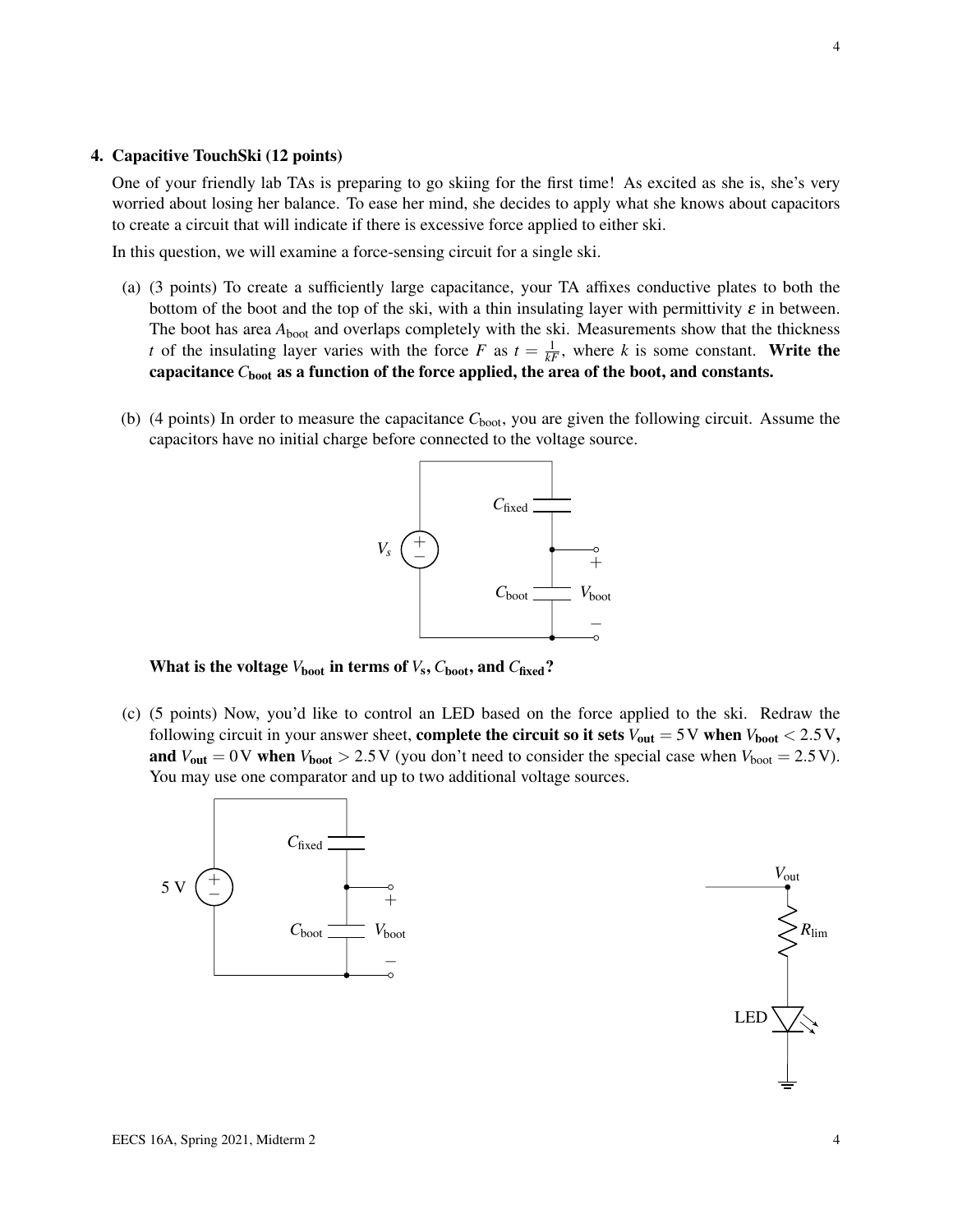## 5. Resistive Temperature Sensor (17 points)

Oh no! Predictably, your lab TA gets hurt on the first day of her ski trip and is instructed to ice her injury regularly. However, she's finding that the ice packs are often too cold or too warm and needs a way to track their temperature.

Fortunately, she remembers from 16A that the resistance of many resistors is dependent on temperature! Using this information, you decide to help her build a temperature-sensing device. *Note: in this problem, temperature T is measured in the unit of Celsius.*

(a) (6 points) You have different types of resistive bars available in your lab. For each of the following two resistive bars, express the total resistance in terms of the given quantities and dimensions.



resistivity of copper =  $\rho_{C_0}(1+\alpha T) \Omega \cdot \text{cm}$ resistivity of nickel =  $\rho_{N_o}(1+\beta T) \Omega \cdot \text{cm}$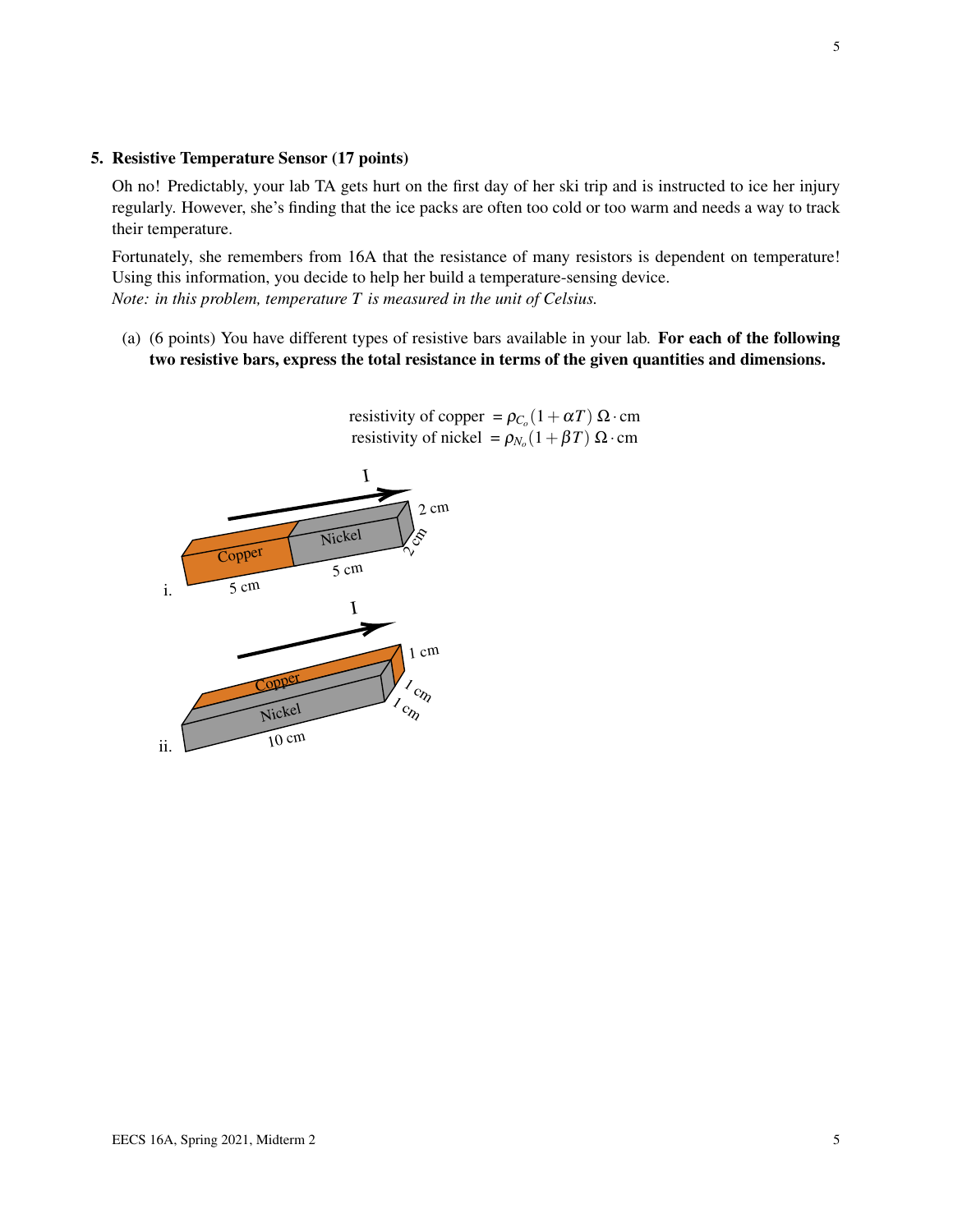<span id="page-5-0"></span>(b) (5 points) You have the following circuit that has a temperature dependent resistive bar  $R<sub>T</sub>$  and a resistor with fixed resistance  $R_f$ . For this part only, assume  $V_s = 5$  V,  $R_f = 4$  k $\Omega$ , and  $R_T$  has resistivity  $\rho_T = 100(1+0.01T) \ \Omega \cdot \text{cm}$  and cross-sectional area  $A = 1 \text{ cm}^2$ .



Figure 5.1: Circuit diagram for parts (b) and (c).

You want to be able to measure temperature *T* within the range  $-10\degree C \leq T \leq 30\degree C$ . You also want to limit the current flow through the resistive bar to be no more than 1 mA. Find the minimum length of the resistive bar *R<sup>T</sup>* such that the current limit is met for *all* temperatures in the specified range.

- (c) (6 points) Next, you are tasked with measuring the voltage across  $R_T$ .
	- i. Draw how you would attach an *ideal* voltmeter to the circuit in Figure [5.1,](#page-5-0) in order to measure the voltage across *R<sup>T</sup>* .
	- ii. Instead of an ideal voltmeter, you only have a practical voltmeter that can be modeled as an ideal voltmeter coming with a parallel internal resistance *Rint*, shown below. You connect the practical voltmeter to the same two nodes where you would attach the ideal voltmeter. Assuming  $R_T =$ 1000 Ω for this part, determine the minimum value of  $R_{int}$  such that the equivalent resistance across the voltmeter is no less than 99% of *R<sup>T</sup>* .

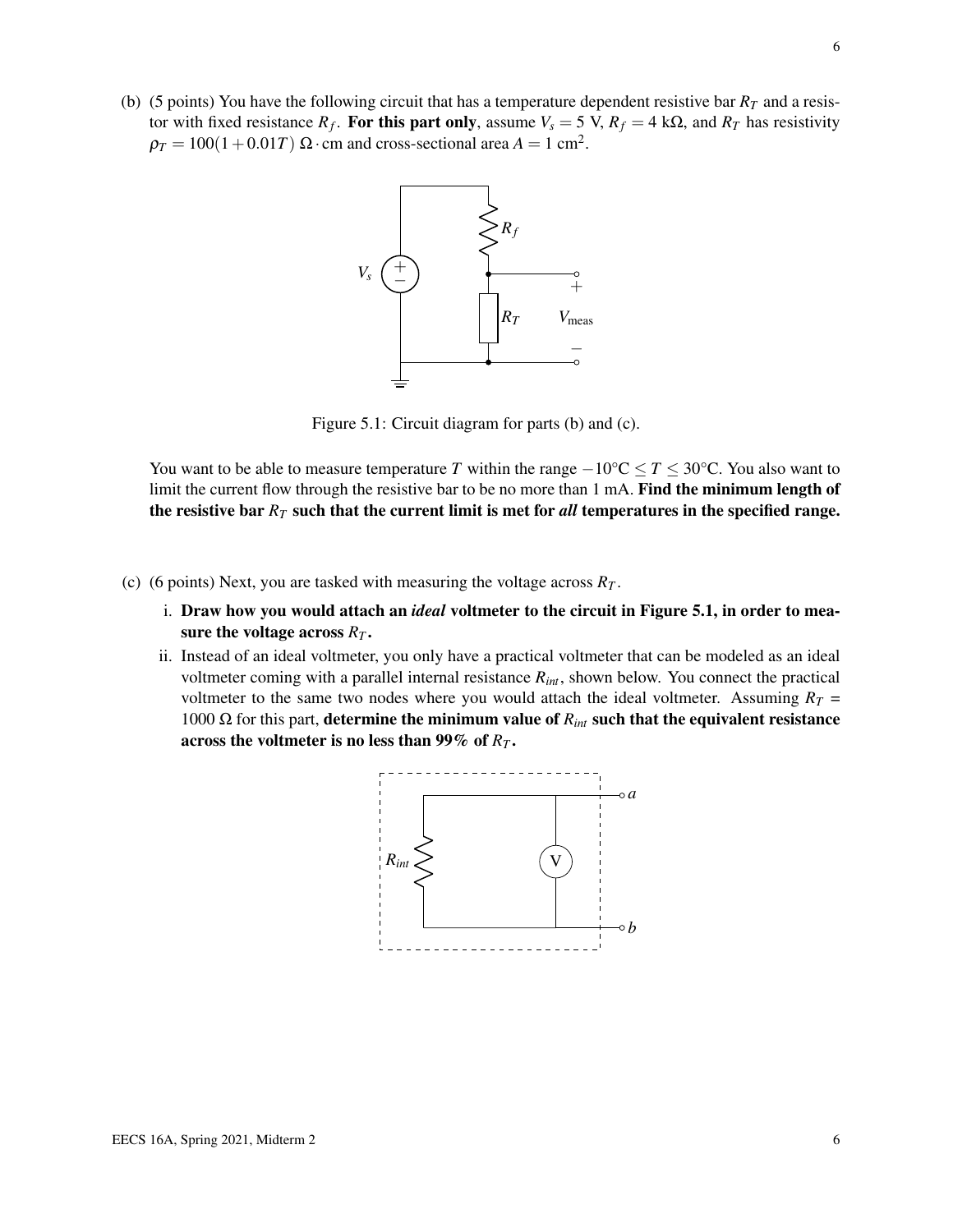### 6. Data Conversion Circuits (22 points)

(a) (4 points) Photonic circuits use light to communicate. We still need to convert the light into electricity by a photodiode to process it. We can model the photodiode as a current source *I<sup>s</sup>* . Sometimes it is necessary at the receiver side to adjust the transmitted voltage level *Vout*, and one way to do this is using a voltage source *Vbias*. Consider this simple photonic receiver circuit:





(b) (4 points) The previous receiver circuit may have problems with loading. Instead, we may use an op-amp, such as in this circuit:



Calculate the voltage at the output  $V_{out}$  in terms of  $I_s$ ,  $V_{bias}$ , and  $R$ . Show your work. You will not receive full credit for directly copying a formula from your cheat sheet.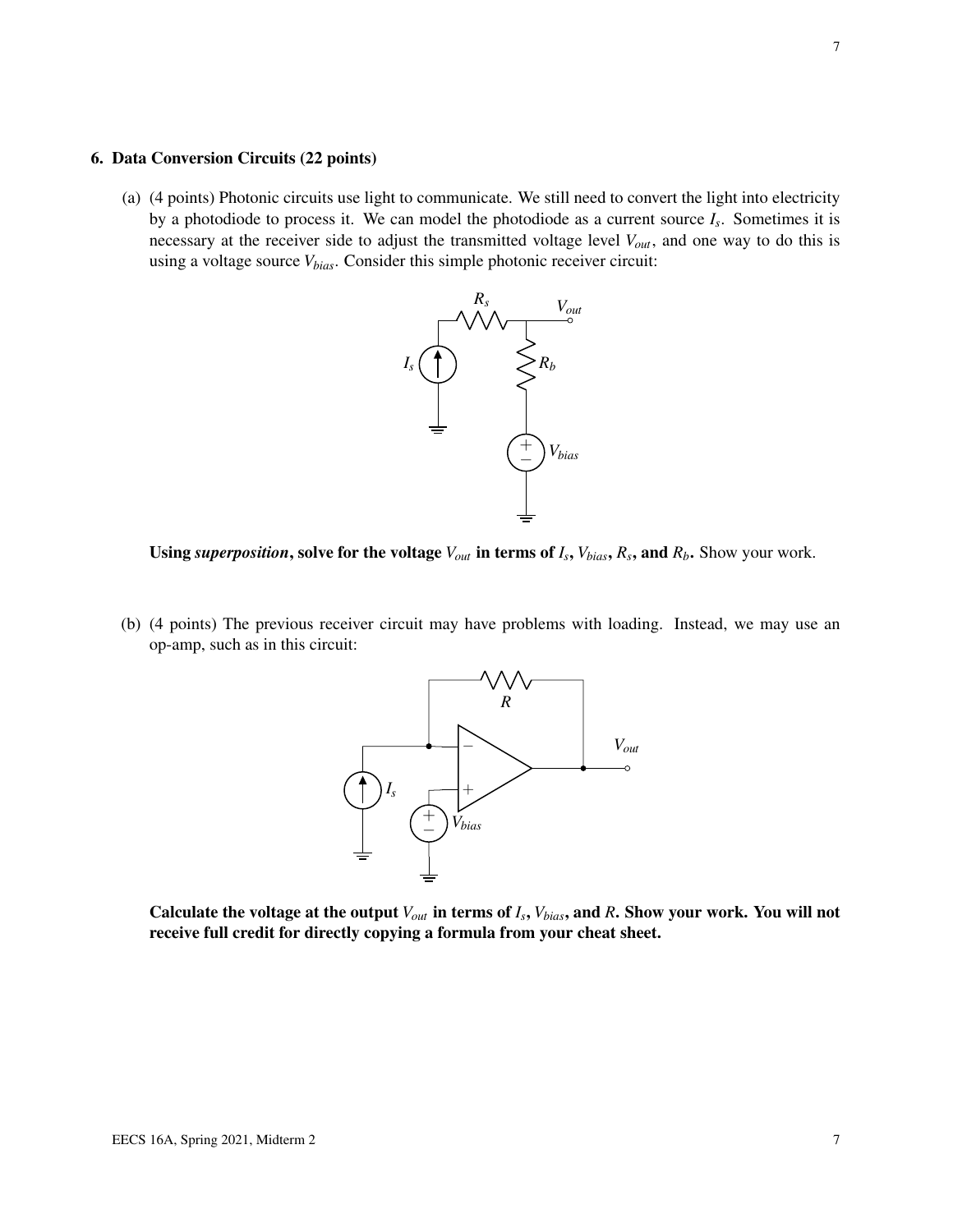(c) (4 points) We need some circuits to convert between our analog voltage values and some digital representation stored in 1s and 0s. We mentioned digital-to-analog converter circuits, or DACs, in lecture. Let's inspect one here:



Note that there are *N* resistors and *N* switches in the circuit. Depending on some input digital code, one of the switches is closed, connecting the output to some node in the resistor ladder. If only the *i*th switch is closed ( $0 \le i \le N - 1$ ), what is the output voltage  $V_{out}$  in terms of  $V_{DD}$ , *i*, *N*, and *R*?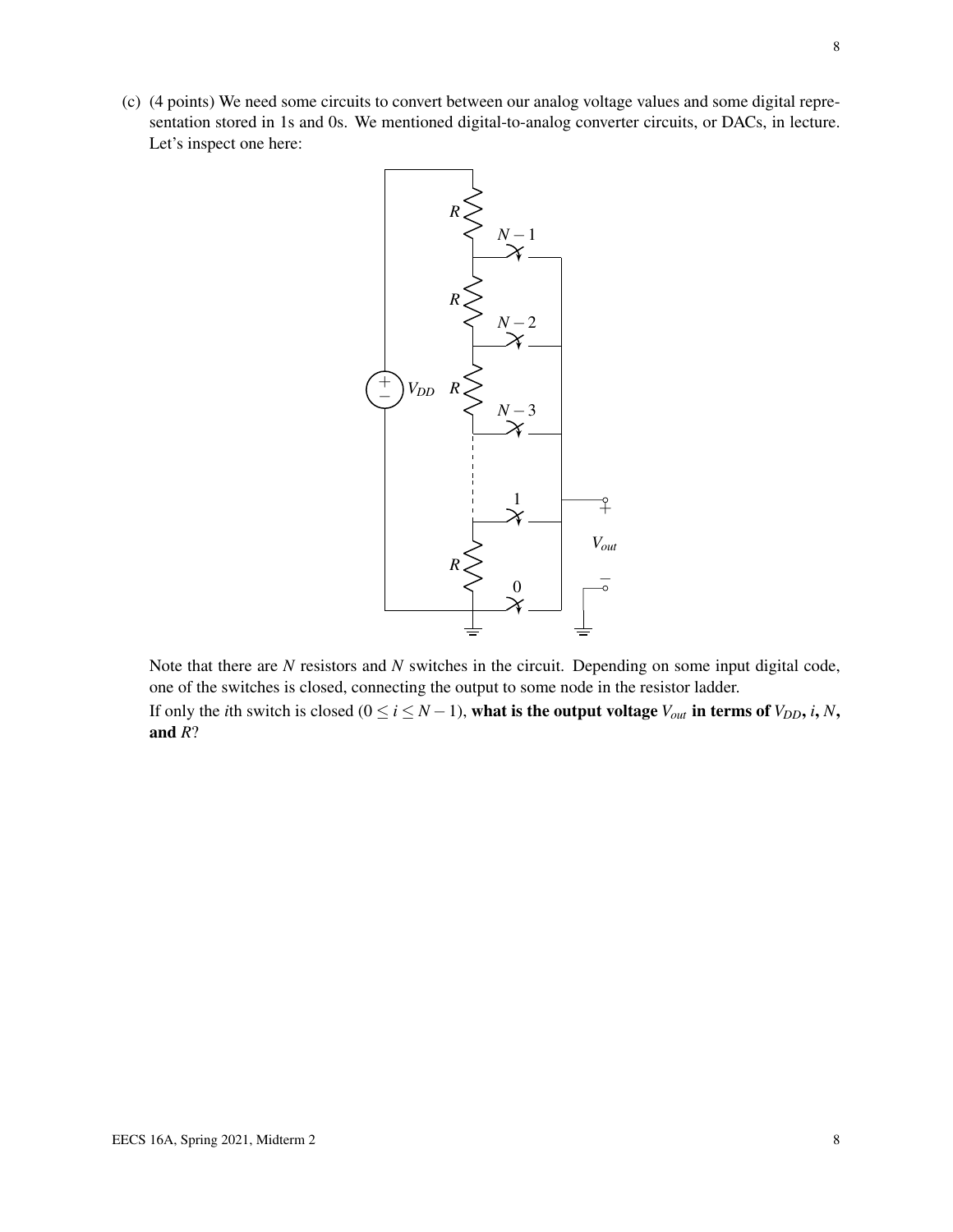(d) (4 points) The dual to DAC circuits are analog-to-digital converters, or ADC circuits. Here is an example of one, using resistors and comparators:



*Note: The red wires in the diagram are regular wires, but have been colored to show that they do not touch the crossing black wires.*

The resistor ladder gives us a set of reference voltages to compare against. We use a set of comparators to compare the input voltage *Vin* against these reference levels, and we get out a corresponding digital code  $b_0$ ,  $b_1$ , and  $b_2$ .

Assume that  $V_{DD} = 1 \text{ V}$ , and that the comparators are connected to rails  $V_{DD} = 1 \text{ V}$  and  $V_{SS} = 0 \text{ V}$ . If  $V_{in}$  is 0.3 V, what are the outputs  $b_0$ ,  $b_1$ , and  $b_2$ ?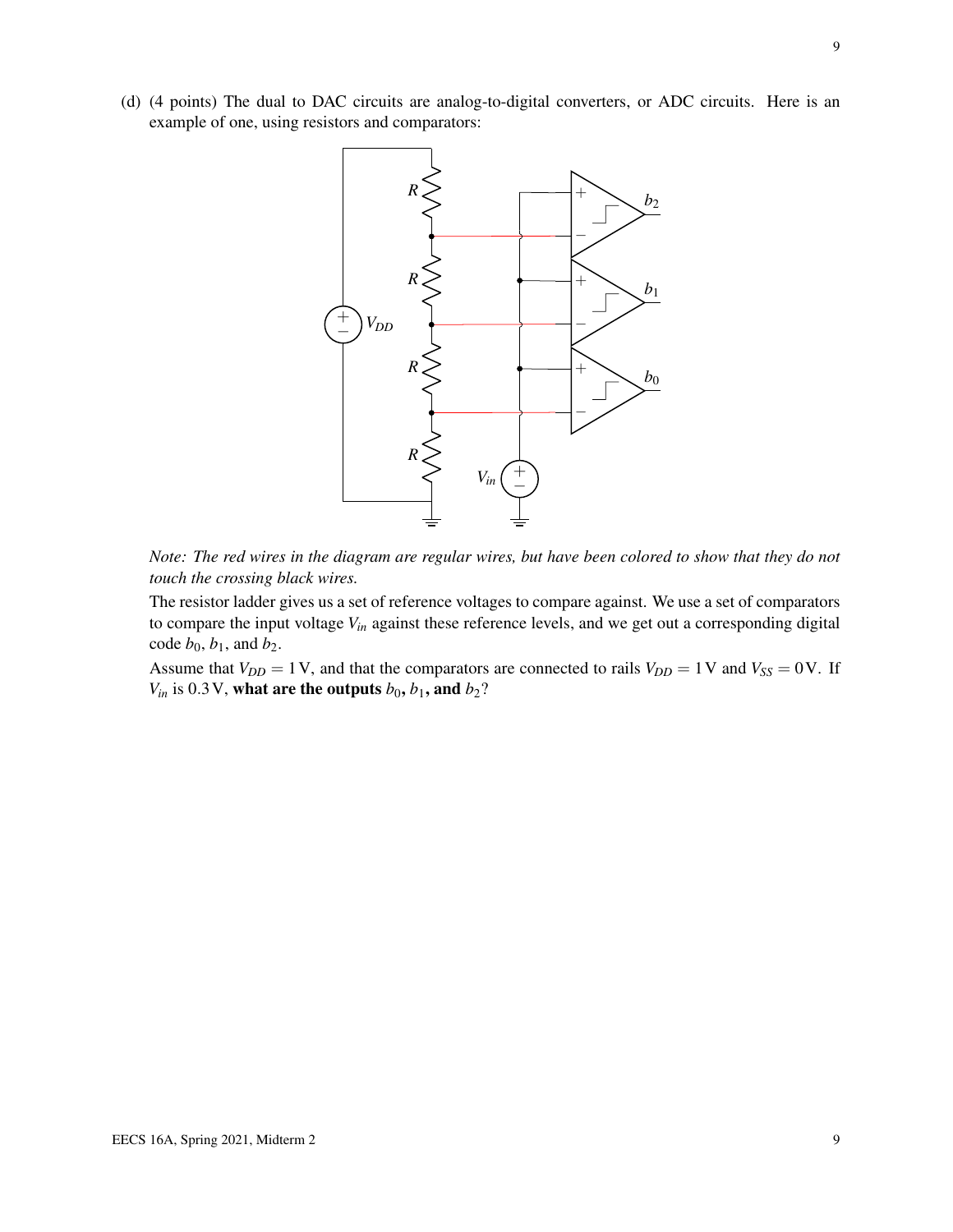(e) (6 points) These DAC and ADC circuits help us represent numbers using voltage values. We would like to build some blocks that let us compute, e.g. add and multiply, with these numbers. We call this "analog computing," and we saw an example of this previously in the "artificial neuron" circuit. These analog compute circuits have potentially massive speed benefits over comparable digital compute circuits. (Take EECS151 and EE140 for more details).



Consider one such compute circuit below, the differential amplifier. This is a common circuit in audio amplifiers but is also a useful tool for mathematical computing. Find the output  $V_{out}$  in terms of  $V_1$ ,  $V_2$ ,  $R_1$ , and  $R_2$ .

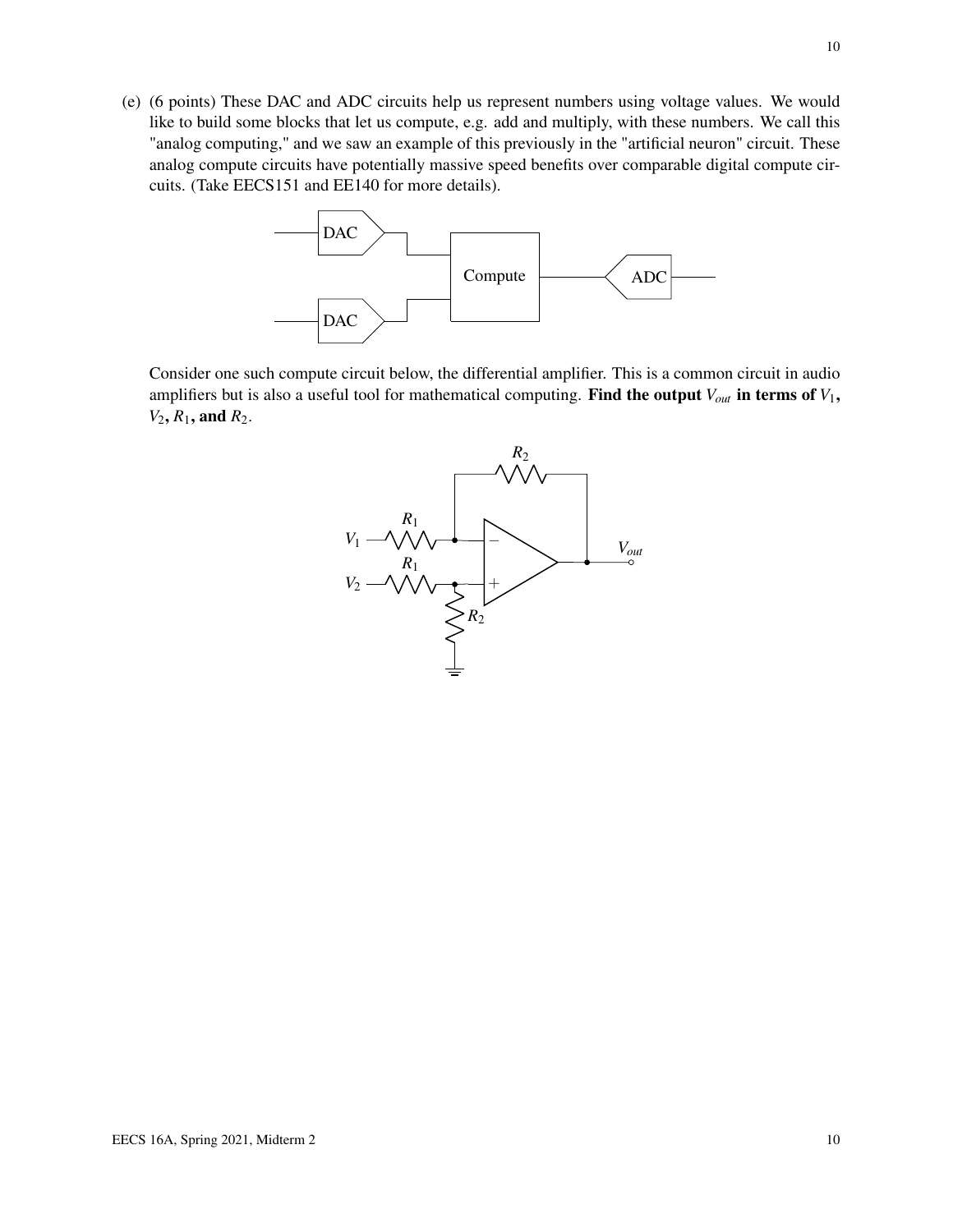### 7. Aid to the Resistance (13 points)

The main ship of the Resistance Fleet is in trouble! They have recruited you to help fix the issue. The on-board technicians have determined that the resistor grid in the main console is faulty (one of the resistors must be fried). It is your job to replace the grid with something of equivalent resistance. However, because of severe budget cuts in the Resistance's EE department, you can only use a single resistor connected between nodes *A* and *B* to replace the resistor grid. The technicians hand you the diagram below of what the resistor grid looked like. All resistors in the diagram have resistance value *R*.



(a) (5 points) Find the equivalent resistance of the following piece of the resistor grid between nodes *A* and *B* in terms of *R*.

*Hint: If a resistor has no current flowing through it, what is it equivalent to?*

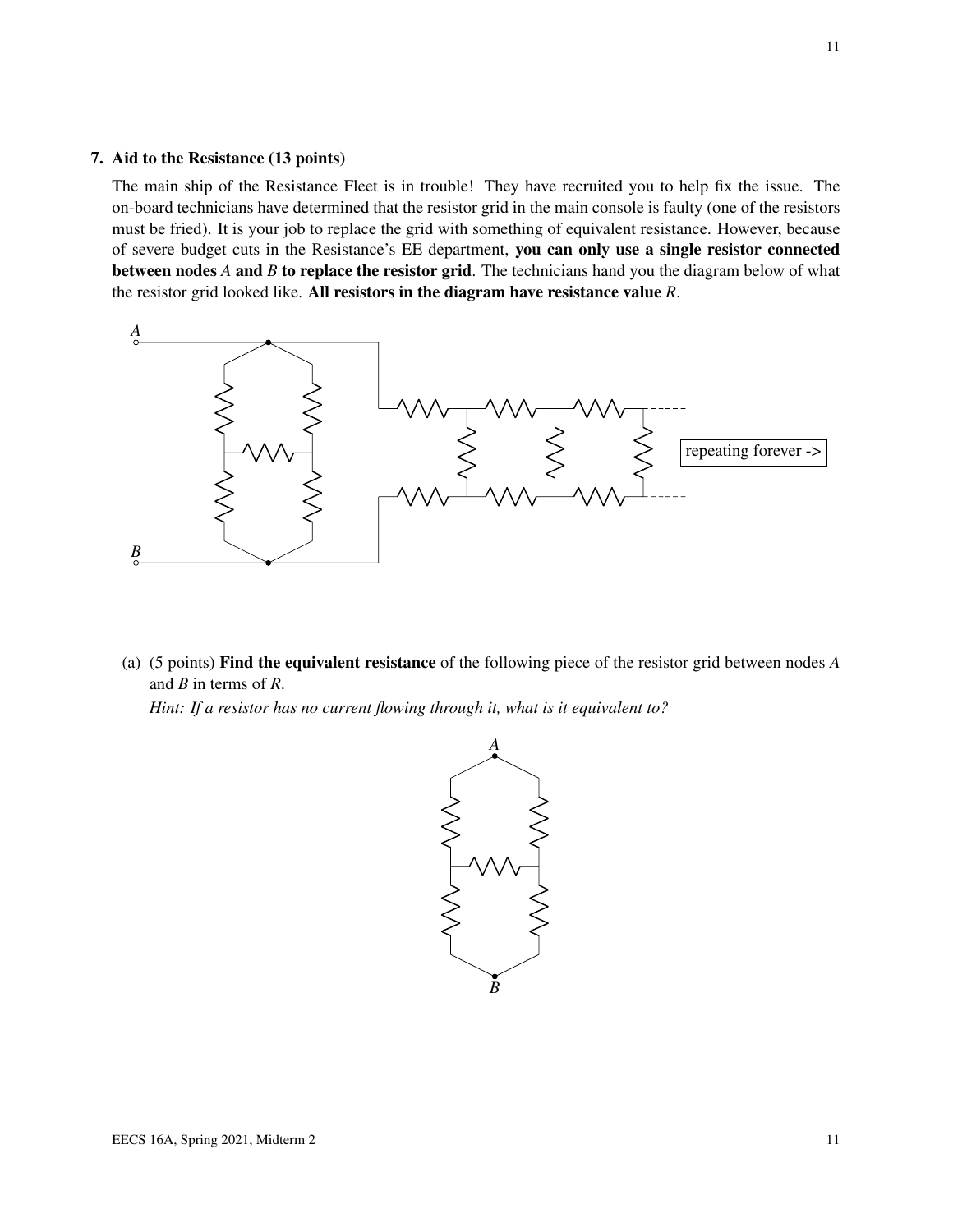(b) (5 points) Find the equivalent resistance of the following piece of the resistor grid between nodes *A* and *B* in terms of *R*.

*Hint: (i) Because the pattern is infinite, the equivalent resistance of the circuit in the red box and the equivalent resistance of the circuit in the blue box are equal.*

*(ii) The solutions to the quadratic equation*  $ax^2 + bx + c = 0$  *are*  $\frac{-b \pm \sqrt{b^2 - 4ac}}{2a}$  $\frac{2a}{2a}$ .



(c) (3 points) Suppose the equivalent resistance for the piece of resistor grid in part (a) is  $\alpha R$ , and the equivalent resistance for the piece of resistor grid in part (b) is  $\beta R$ , where  $\alpha$  and  $\beta$  are known real numbers for this part. What should be the value of the resistor you use to replace the entire grid with, in terms of *R*,  $\alpha$ , and  $\beta$ ?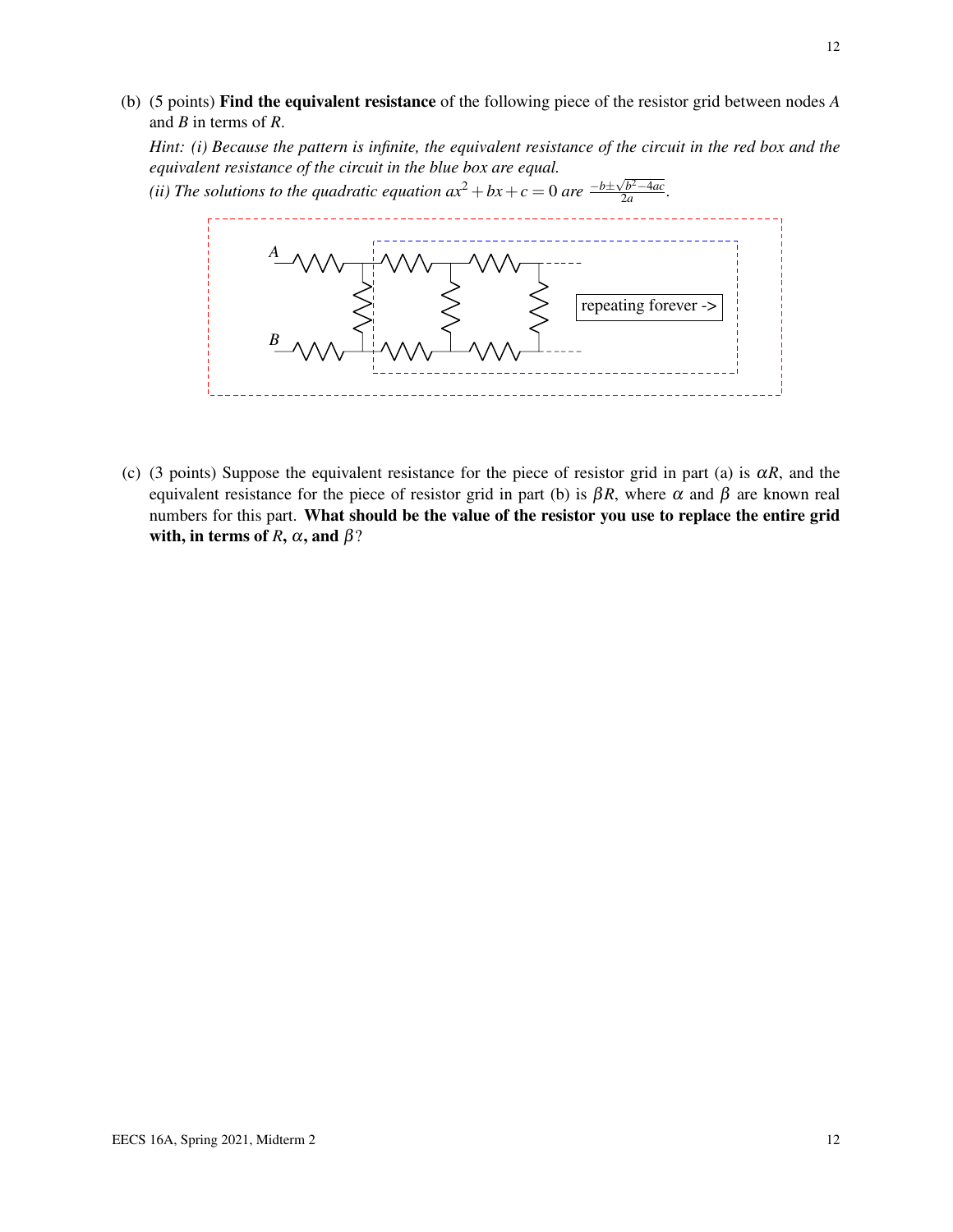## 8. Explosive Tesla Coil!! (19 points)

Renowned as the father of alternating current technology, the brilliant Nikola Tesla created countless inventions which were truly beyond his time. One of such inventions was the Tesla Coil, a device that could continuously generate safe lightning! While we do not yet have all the background knowledge needed for the full circuitry, we can still make an effective model of this device with a capacitor network.

Loosely stated, the Tesla coil circuit charges up a specially-designed, massive capacitor (labeled  $C_T$  here) until it reaches a certain threshold of charge. The effective capacitor model is shown in Figure [8.1,](#page-12-0) where  $V<sub>S</sub>$  is the charging voltage source, each *C* are identical charge-loading capacitors, and *C<sup>T</sup>* is the capacitor that models our Tesla Coil.

The capacitor  $C_T$  charges over a repeated series of cycles. Each cycle involves two stages:



- Stage  $A$  The  $\phi_B$  switches in Figure [8.1](#page-12-0) open and then the  $\phi_A$  switches close. In this stage the loading capacitors *C* are charged by *V<sup>s</sup>* .
- <span id="page-12-0"></span>• Stage  $B$  – The  $\phi_A$  switches in Figure [8.1](#page-12-0) open and then the  $\phi_B$  switches close. In this stage the loading capacitor *C* charges are shared with the Tesla coil capacitor  $C_T$ .



Figure 8.1: Tesla coil effective circuit model.